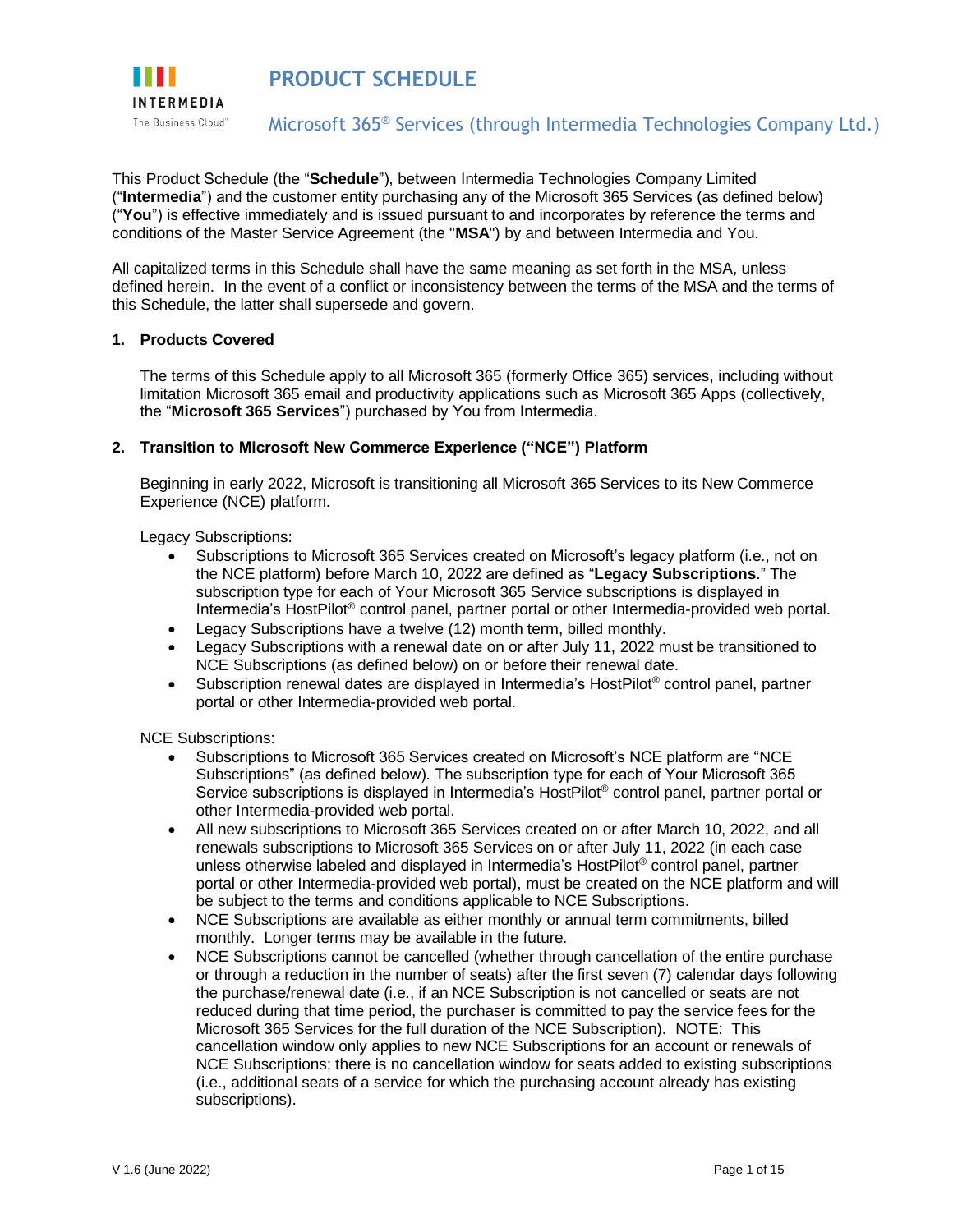• Subscription renewal dates are displayed in Intermedia's HostPilot control panel, partner portal or other Intermedia-provided web portal.

|                           | <b>LEGACY</b><br><b>SUBSCRIPTIONS</b>                                   | <b>NCE SUBSCRIPTIONS</b>                                                                                                                                                                                                                             |
|---------------------------|-------------------------------------------------------------------------|------------------------------------------------------------------------------------------------------------------------------------------------------------------------------------------------------------------------------------------------------|
| <b>Subscription Terms</b> | Annual (paid monthly)                                                   | Available in month-to-month or annual (paid monthly)<br>subscriptions                                                                                                                                                                                |
| <b>Cancellations</b>      | Cancel at anytime                                                       | Cannot cancel after the first seven calendar days <sup>1</sup><br>following the purchase/renewal date. Customer is<br>responsible for all fees for the term of the subscription.<br>According to Microsoft, there are no exceptions to this<br>rule. |
| <b>Changes to Seats</b>   | Decrease or increase<br>seats with no<br>cancellation fees <sup>1</sup> | Can increase seats at any time<br>Cannot decrease seats<br>$\bullet$<br>Plan upgrades within product families supported<br>$\bullet$<br>Plan downgrades not allowed                                                                                  |
| <b>Pricing</b>            | Annual price locked<br>for length of 12-month<br>term                   | Annual price locked for length of 12-month term<br>Monthly subscriptions priced at 20% premium<br>$\bullet$<br>over annual subscription (and price is not locked<br>beyond current month of service)                                                 |

Below is a summary of the differences in certain key terms between Legacy Subscriptions and NCE Subscriptions:

### **3. Available Plans and Effect of Termination**

### *Legacy Subscriptions:*

Section 2.2(b) of the MSA does not apply to Legacy Subscriptions of Microsoft 365 Services and is replaced by the following terms:

> Legacy Subscriptions are all structured as Annual Plans with a single term of twelve (12) months. Legacy Subscriptions that are terminated during such twelve (12) month term will not incur an early termination charge<sup>2</sup>. Legacy Subscriptions will not renew on the same terms upon expiration of such twelve (12) month term. Rather, upon expiration of such twelve (12) month term, each Legacy Subscription must be converted into either an Annual NCE Subscription or a Monthly NCE Subscription (each as defined below), at Your option. If, at the time of such expiration of such twelve (12) month term, You fail to select a specific NCE Subscription type, Your Legacy Subscription will automatically be renewed as a Monthly NCE Subscription.

<sup>1</sup> This cancellation window only applies to new NCE Subscriptions for an account or renewals of NCE Subscriptions; there is no cancellation window for seats added to existing subscriptions (i.e., additional seats of a service for which the purchasing account already has existing subscriptions).

<sup>&</sup>lt;sup>2</sup> Based on Microsoft's current practice, as of the date of this Schedule, of not charging early termination fees to Intermedia for the termination or cancellation of a Legacy Subscription. Microsoft's practice may be changed at any time with little or no notice, and Intermedia reserves the right to charge early termination fees in connection with any Legacy Subscriptions that are cancelled prior to their expiration, including Your subscription described by this Schedule. To the extent practical, Intermedia will use commercially reasonable efforts to provide You with advance notice of any change in Intermedia's policy with respect to charging early termination fees in connection with the cancellation of any Legacy Subscriptions.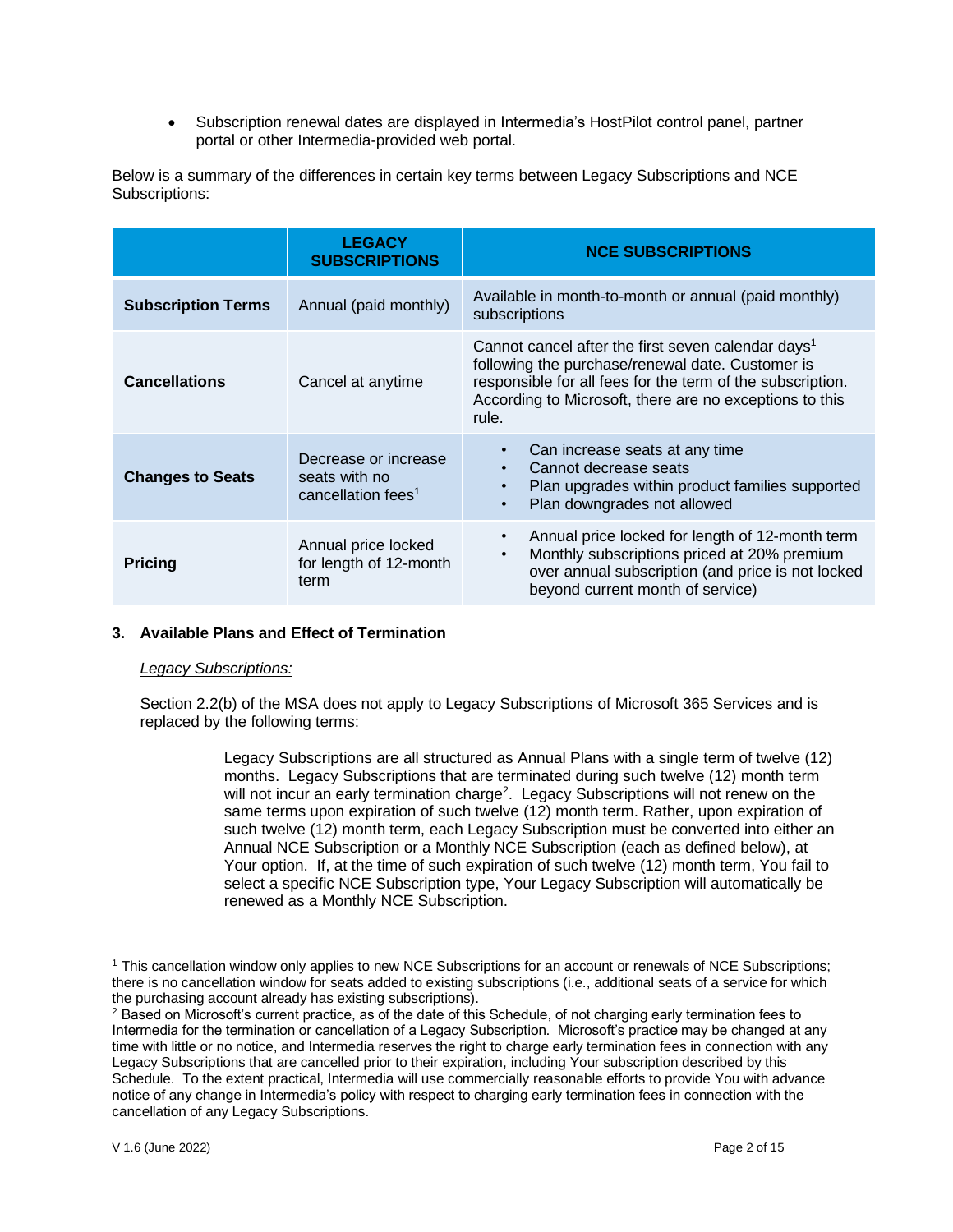Alternatively, You may select, at any time before the expiration of the twelve (12) month term of a Legacy Subscription, to migrate Your subscription into an NCE Subscription at such time. You may wish to do so prior to February 28, 2022, for example, to preserve current service pricing for a longer period than Your current license term, before pricing increases take effect for Your applicable Microsoft 365 Services.

### *NCE Subscriptions*

**Effective on March 10, 2022**, all new subscriptions to a Microsoft 365 Service must be licensed under the Microsoft NCE platform. **Effective on July 11, 2022**, all Legacy Subscriptions, on their renewal date, must be licensed under the Microsoft NCE platform. All such subscriptions on the NCE platform will be available as either an annual plan (i.e., an initial term of twelve (12) months, renewing for twelve (12) month periods thereafter) (an "**Annual NCE Subscription**") or a monthly plan (i.e., an initial term of one (1) month, renewing for one (1) month periods thereafter) (a "**Monthly NCE Subscription**"; Annual NCE Subscriptions and Monthly NCE Subscriptions are collectively referred to as "**NCE Subscriptions**"). You will have the option of selecting whether You desire Annual NCE Subscriptions or Monthly NCE Subscriptions at the time of purchase (or at the time of renewal). Section 2.2(b) of the MSA does not apply to NCE Subscriptions to Microsoft 365 Services and is replaced by the following terms:

### • Annual NCE Subscriptions:

Annual NCE Subscriptions for Microsoft 365 Services constitute a one-year commitment by You to purchase and pay for the applicable Microsoft 365 Service licenses and may not be terminated by You until the applicable license expiration date. You are responsible for all fees and charges under an Annual NCE Subscription through the full duration of the then-current twelve (12) month term (i.e., until the license expiration date) of Your Annual NCE Subscriptions to Microsoft 365 Services ("**Full Contract Fees**"). If You choose to terminate an Annual NCE Subscription for a Microsoft 365 Service prior to its expiration, Intermedia reserves the right to immediately collect from You all Full Contract Fees under the then-current Annual NCE Subscription not previously paid by You to Intermedia. Once You select an Annual NCE Subscription for a Microsoft 365 Service license, such license will thereafter automatically renew as an Annual NCE Subscription for twelve (12) month renewal periods until terminated or modified in accordance with the terms of Your agreement with Intermedia, including without limitation this Schedule.

### • Monthly NCE Subscriptions:

Monthly NCE Subscriptions are available for Microsoft 365 Services at a higher monthly price than Annual NCE Subscriptions. Monthly NCE Subscriptions for Microsoft 365 Services constitute a month-to-month arrangement to purchase and pay for the applicable Microsoft 365 Service licenses, and You may terminate any Monthly NCE Subscription for Microsoft 365 Services for any reason by following the termination procedure located within the Account section of the administrative control panel at any time. In the event of any such termination, (a) the termination will be effective as of the license expiration date of the then-current Monthly NCE Subscription for the applicable Microsoft 365 Service; (b) You will be responsible for all fees and charges for such Monthly NCE Subscriptions through and including the license expiration date of such subscriptions; and (c) You will not be entitled to any refund for fees that have previously been paid. A Monthly NCE Subscription for a Microsoft 365 Service license will automatically renew as a Monthly NCE Subscription for one (1) month renewal periods until terminated or modified in accordance with the terms of Your agreement with Intermedia, including without limitation this Schedule.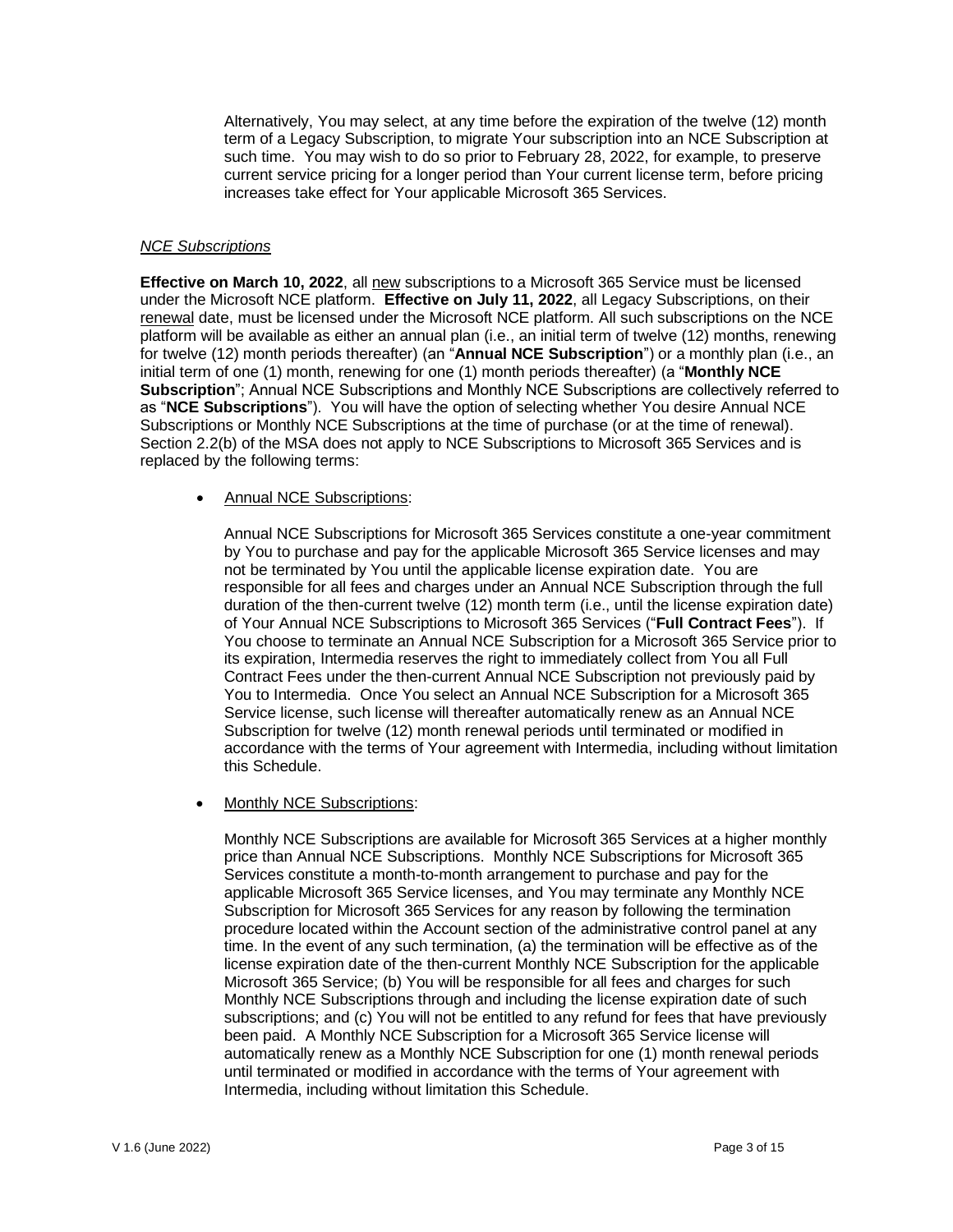### **4. Additional User Licenses and Plan Upgrades/Downgrades**

### *Additional User Licenses*

If You purchase additional user licenses of a Microsoft 365 Service for which You have an existing subscription (at the time of such additional purchase), the additional licenses being purchased will be structured to be coterminous with (i.e., have the same license expiration date as), and will be subject to the same pricing as, Your existing Annual NCE Subscriptions or Monthly NCE Subscriptions (as applicable) for such Microsoft 365 Service.

### *Plan Upgrades During the Term of a Subscription*

The Microsoft NCE platform provides an upgrade path allowing You to upgrade from your current Microsoft 365 Service subscription to a more advanced Microsoft 365 Service subscription. Microsoft, in its sole and absolute discretion, will determine what Microsoft 365 Service subscriptions are eligible to be upgraded and what Microsoft 365 Service subscription changes qualify as an upgrade.

For requested Microsoft 365 Service subscription upgrades, You must contact Intermedia to determine Your eligibility for an upgrade and to properly implement such upgrade. You may not incur any early termination fees in connection with a qualified upgrade, subject to Microsoft's policies in effect at the time of such upgrade. For a valid Microsoft 365 Service subscription upgrade, the new Annual NCE Subscription for the upgraded Microsoft 365 Service will be coterminous with the previous subscription from which it was upgraded and subject the terms and conditions of Annual NCE Subscriptions set forth herein.

### *Plan Downgrades During the Term of a Subscription*

If You downgrade an Annual NCE Subscription for a Microsoft 365 Service to an Annual NCE Subscription for a lesser plan for the same Microsoft 365 Service, such downgrade will constitute a cancellation of the existing Annual NCE Subscription, and You will incur early termination fees in connection with such downgrade in accordance with the terms and conditions of Annual NCE Subscriptions set forth herein. Microsoft, in its sole and absolute discretion, will determine what Microsoft 365 Service subscription changes constitute a downgrade.

### **5. Restrictions**

You shall not, for yourself or through any affiliate, agent, or other third party, extract, remove or reuse images, software, or commercial licenses of Intermedia without Intermedia's specific prior written consent. You shall regularly and accurately report the number of users of the Microsoft 365 Services under your subscription described hereby.

Intermedia has the right to sell Microsoft 365 Services to purchasers only in certain countries (the "**Territory**") (note: as of the date of this Schedule, with respect to the United Kingdom and the European Union, Intermedia only has the right to sell Microsoft 365 Services to direct customers). By purchasing the Services, You represent, warrant and covenant that (a) You are providing complete and accurate data to Intermedia regarding the location of Your business and, as applicable, end customers for the Services; and (b) You are not placing orders or submitting payments with respect to Microsoft 365 Services for customers located outside of the Territory.

Intermedia will have the right during the term of the MSA, at its own expense and not more than once each calendar year, to audit Your processes, procedures, records, and other documentation relevant to establish Your compliance with the restrictions in this Section 5; provided, however, that: (a) any such inspection and audit will be conducted at Your place of business during regular business hours with reasonable notice of the audit, in such a manner as not to interfere with Your normal business activities, and (b) if any audit should disclose a noncompliance by You, then You shall promptly take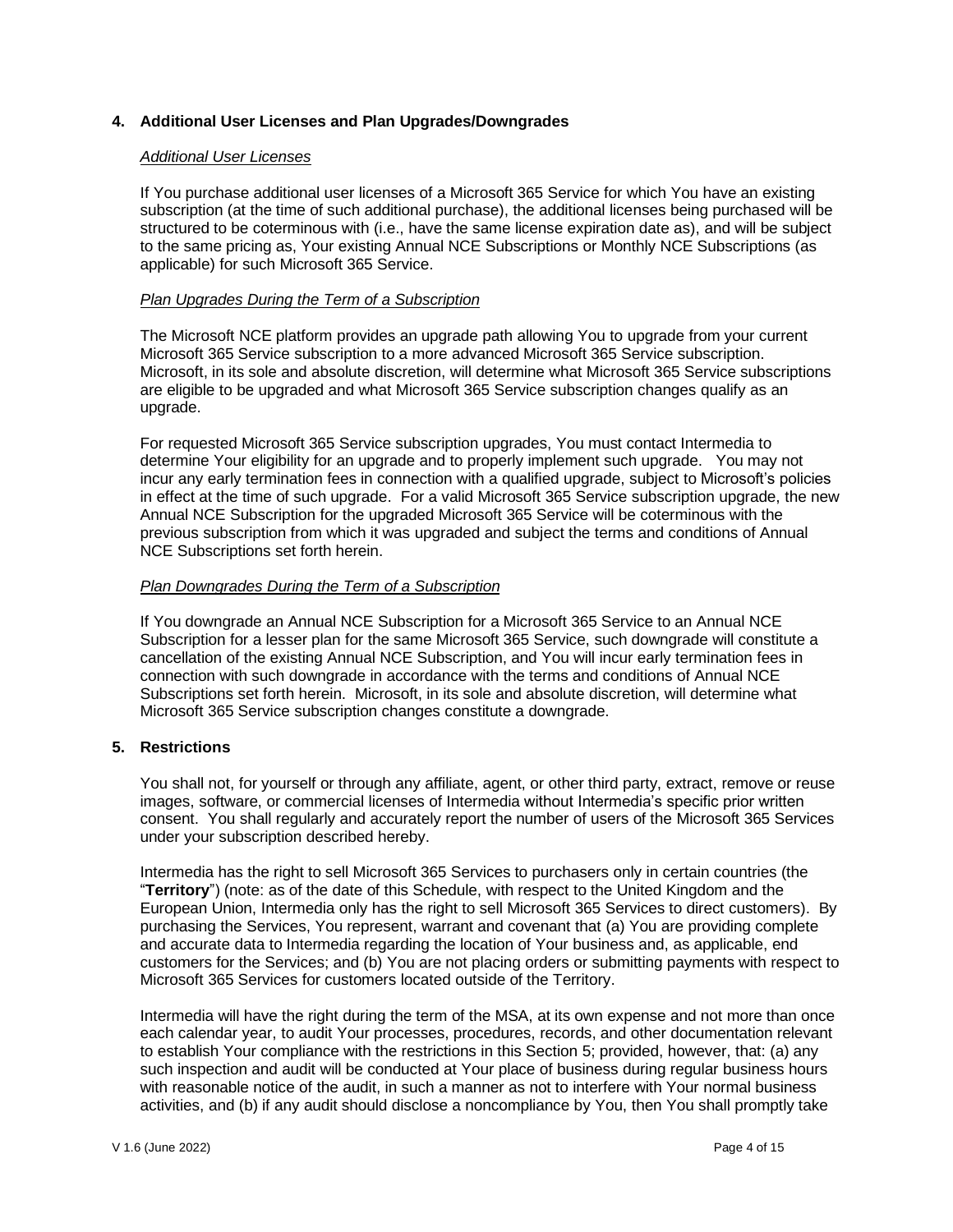such actions as necessary to comply with this Section 5, pay all fees and charges associated with such noncompliance and reimburse Intermedia for the reasonable costs associated with the performance of such audit, and Intermedia reserves the right to terminate the MSA or this Schedule immediately due to Your material breach.

### **6. Microsoft Terms**

By purchasing a subscription to Microsoft 365 Services, and continuing to use such Services, You (i) acknowledge that Intermedia's ability to provide Microsoft 365 Services to You is contingent upon your continued compliance with certain Microsoft terms and conditions and (ii) agree to the Microsoft Customer Agreement (the version of the Microsoft Customer Agreement for the United Kingdom as of the date of this Schedule is attached hereto as Appendix A; current versions applicable to all countries can be found at: [https://www.microsoft.com/licensing/docs/customeragreement\)](https://www.microsoft.com/licensing/docs/customeragreement) and all other policies, terms and agreements referenced therein, which are generally available on Microsoft's website at: <http://www.microsoftvolumelicensing.com/> .

### **7. Service Level Agreement**

The Intermedia SLA does not cover Microsoft 365 Services. Intermedia does not offer a separate Service Level Agreement for Microsoft 365 Services. The "SLA" or "Service Level Agreement," as those terms are used in the MSA, refers to the Service Level Agreement offered by Microsoft with respect to Microsoft 365 Services, as it may be in effect from time to time. Please refer to <http://www.microsoftvolumelicensing.com/> for the current Microsoft SLA for Microsoft 365 Services.

### **8. Pricing**

Details of service-specific pricing available to You for Microsoft 365 Services can be accessed via the HostPilot control panel, partner portal or other Intermedia-provided web portal.

### **9. Applicable to Microsoft 365 Email Only: Administrative Access to Microsoft Online Services account (including Your Microsoft 365 account)**

In order for Intermedia to administer Your Microsoft 365 email services, You must grant administrative access to Intermedia to Your Microsoft Online Services account (including your Microsoft 365 account). This provides Intermedia with broad rights to access Your account. You will be required to acknowledge and agree to Microsoft's terms, conditions and disclaimers in connection with approving Intermedia's request to be granted administrative access rights with respect to Your account, including without limitation the applicable terms set forth in the Microsoft Customer Agreement. Further, You agree that Intermedia will not be held responsible or made liable for any loss of personal data and/or damages caused in connection with or as a result of Intermedia's status as an administrator of Your Microsoft Online Services account or any actions performed by Intermedia in such role, unless such loss or damages are the direct result of Intermedia's gross negligence or willful misconduct**.** You may disable Intermedia's administrative access rights at any time through the Microsoft portal; however, Intermedia will be unable to administer Your Microsoft 365 email services at any time that Intermedia does not hold administrative access rights to Your Microsoft Online Services account.

*HostPilot and The Business Cloud are either trademarks or registered trademarks of Intermedia.net, Inc. in the United States and/or other countries. Microsoft and Microsoft 365 are either trademarks or registered trademarks of Microsoft Corporation in the United States and/or other countries.*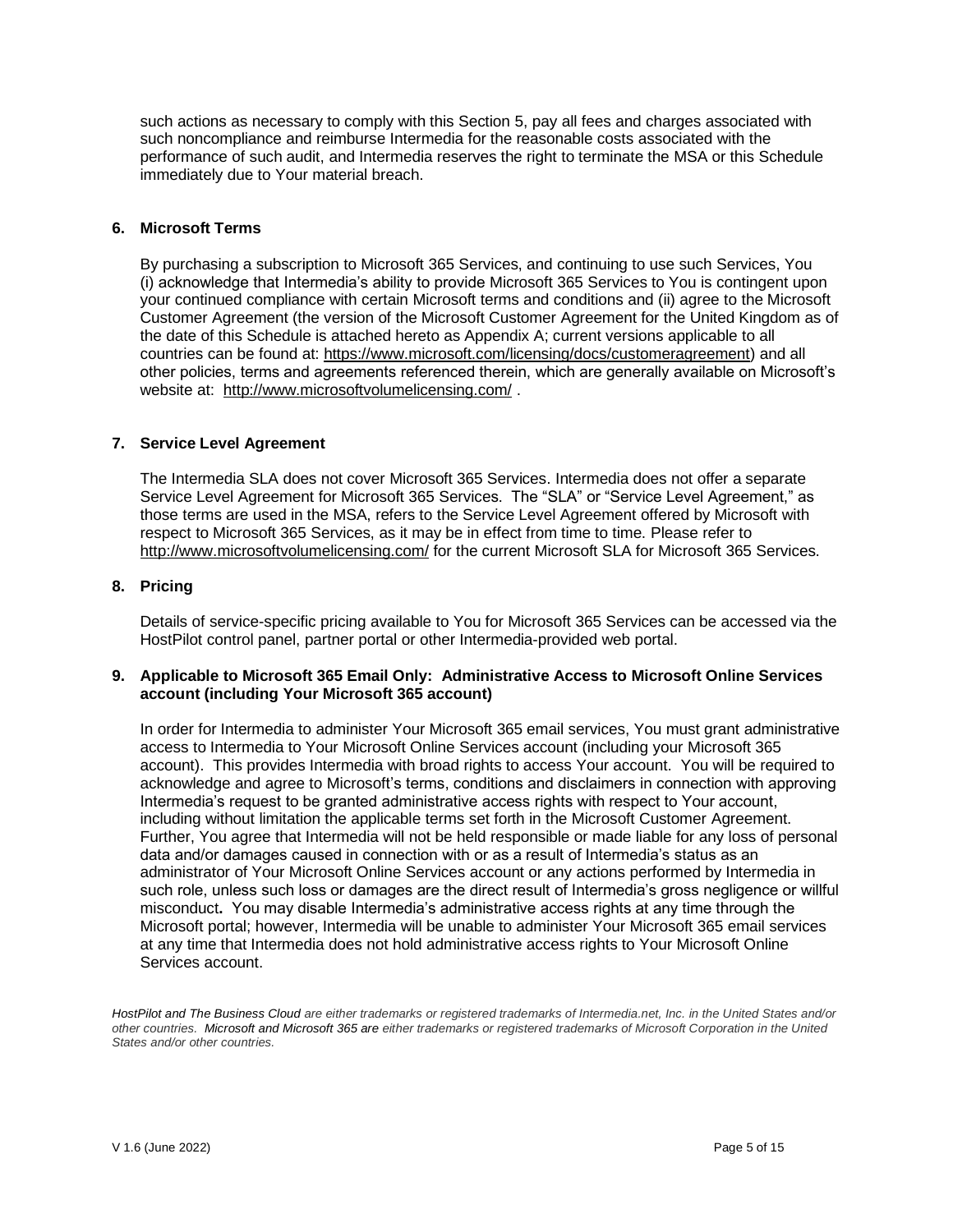# Microsoft Customer Agreement

This Microsoft Customer Agreement (the "Agreement") is between Customer and Microsoft and consists of these General Terms, the applicable Use Rights and SLAs, and any additional terms Microsoft presents when an order is placed. This Agreement takes effect when the Customer accepts these General Terms. The individual who accepts these General Terms represents that he or she is authorized to enter into this Agreement on behalf of the Customer.

# General Terms

These General Terms apply to all of Customer's orders under this Agreement. Capitalized terms have the meanings given under "Definitions."

# *License to use Microsoft Products*

- **a. License grant.** Products are licensed and not sold. Upon Microsoft's acceptance of each order and subject to Customer's compliance with this Agreement, Microsoft grants Customer a nonexclusive and limited license to use the Products ordered as provided in the applicable Use Rights and this Agreement. These licenses are solely for Customer's own use and business purposes and are nontransferable except as expressly permitted under this Agreement or applicable law.
- **b. Duration of licenses.** Licenses granted on a subscription basis expire at the end of the applicable subscription period unless renewed. Licenses granted for metered Products billed periodically based on usage continue as long as Customer continues to pay for its usage of the Product. All other licenses become perpetual upon payment in full.
- **c. Applicable Use Rights.** For perpetual licenses, the Use Rights in effect when Customer orders a Product will apply. For subscriptions, the Use Rights in effect at the start of each subscription period will apply. Customers with subscriptions for Software may use new versions released during the subscription period subject to the Use Rights in effect when those versions are released. For metered Products billed periodically based on usage, the Use Rights in effect at the start of each billing period will apply during that period. Microsoft may update the Use Rights periodically, but material adverse changes for a particular version will not apply during the applicable license, subscription, or billing period.
- **d. End Users.** Customer will control access to and use of the Products by End Users and is responsible for any use of the Products that does not comply with this Agreement.
- **e. Affiliates.** Customer may order Products for use by its Affiliates. If it does, the licenses granted to Customer under this Agreement will apply to such Affiliates, but Customer will have the sole right to enforce this Agreement against Microsoft. Customer will remain responsible for all obligations under this Agreement and for its Affiliates' compliance with this Agreement.
- **f. Reservation of Rights.** Microsoft reserves all rights not expressly granted in this Agreement. Products are protected by copyright and other intellectual property laws and international treaties. No rights will be granted or implied by waiver or estoppel. Rights to access or use a Product on a device do not give Customer any right to implement Microsoft patents or other Microsoft intellectual property in the device itself or in any other software or devices.
- **g. Restrictions.** Except as expressly permitted in this Agreement or Product documentation, Customer must not (and is not licensed to):
	- (1) reverse engineer, decompile, or disassemble any Product, or attempt to do so;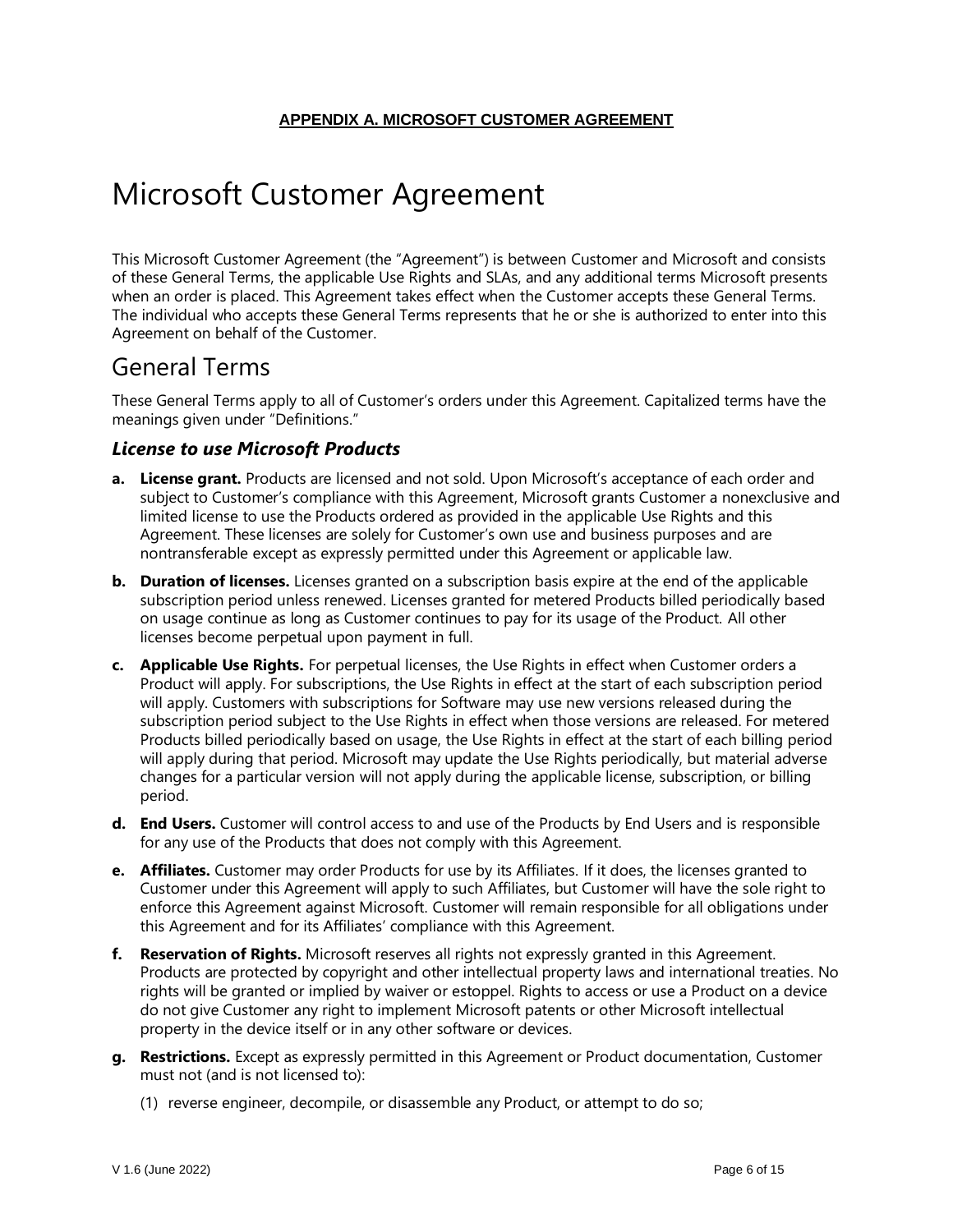- (2) install or use non-Microsoft software or technology in any way that would subject Microsoft's intellectual property or technology to any other license terms;
- (3) work around any technical limitations in a Product or restrictions in Product documentation;
- (4) separate and run parts of a Product on more than one device;
- (5) upgrade or downgrade parts of a Product at different times;
- (6) transfer parts of a Product separately; or
- (7) distribute, sublicense, rent, lease, or lend any Products, in whole or in part, or use them to offer hosting services to a third party.
- **h. License transfers.** Customer may only transfer fully-paid, perpetual licenses under this Agreement to (1) an Affiliate or (2) a third party solely in connection with the transfer of hardware to which, or employees to whom, the licenses have been assigned as part of (a) a divestiture of all or part of an Affiliate or (b) a merger involving Customer or an Affiliate. Upon such transfer, Customer must uninstall and discontinue using the licensed Product and render any copies unusable. Customer must notify Microsoft of a license transfer and provide the transferee a copy of these General Terms, the applicable Use Rights and any other documents necessary to show the scope, purpose and limitations of the licenses transferred. Nothing in this Agreement prohibits the transfer of Software to the extent allowed under applicable law if the distribution right has been exhausted.
- **i. Customer Eligibility.** Customer agrees that if it is purchasing academic, government or nonprofit offers, Customer meets the respective eligibility requirements [\(https://aka.ms/eligiblitydefinition\)](https://aka.ms/eligiblitydefinition). Microsoft reserves the right to verify eligibility and suspend product use if requirements are not met.

# *Non-Microsoft Products.*

Non-Microsoft Products are provided under separate terms by the Publishers of such products. Customer will have an opportunity to review those terms prior to placing an order for a Non-Microsoft Product through a Microsoft online store or Online Service. Microsoft is not a party to the terms between Customer and the Publisher. Microsoft may provide Customer's contact information and transaction details to the Publisher. Microsoft makes no warranties and assumes no responsibility or liability whatsoever for Non-Microsoft Products. Customer is solely responsible for its use of any Non-Microsoft Product.

# *Verifying compliance.*

Customer must keep records relating to Products it and its Affiliates use or distribute. At Microsoft's expense, Microsoft may verify Customer's and its Affiliates' compliance with this Agreement at any time upon 30 days' notice. To do so, Microsoft may engage an independent auditor (under nondisclosure obligations) or ask Customer to complete a self-audit process. Customer must promptly provide any information and documents that Microsoft or the auditor reasonably requests related to the verification and access to systems running the Products. If verification or self-audit reveals any unlicensed use, Customer must, within 30 days, order sufficient licenses to cover the period of its unlicensed use. Without limiting Microsoft's other remedies, if unlicensed use is 5% or more of Customer's total use of all Products, Customer must reimburse Microsoft for its costs incurred in verification and acquire sufficient licenses to cover its unlicensed use at 125% of the then-current Customer price or the maximum allowed under applicable law, if less. All information and reports related to the verification process will be Confidential Information and used solely to verify compliance.

# *Privacy.*

**Personal Data.** Customer consents to the processing of Personal Data by Microsoft and its Affiliates, and their respective agents and subcontractors, as provided in this Agreement. Before providing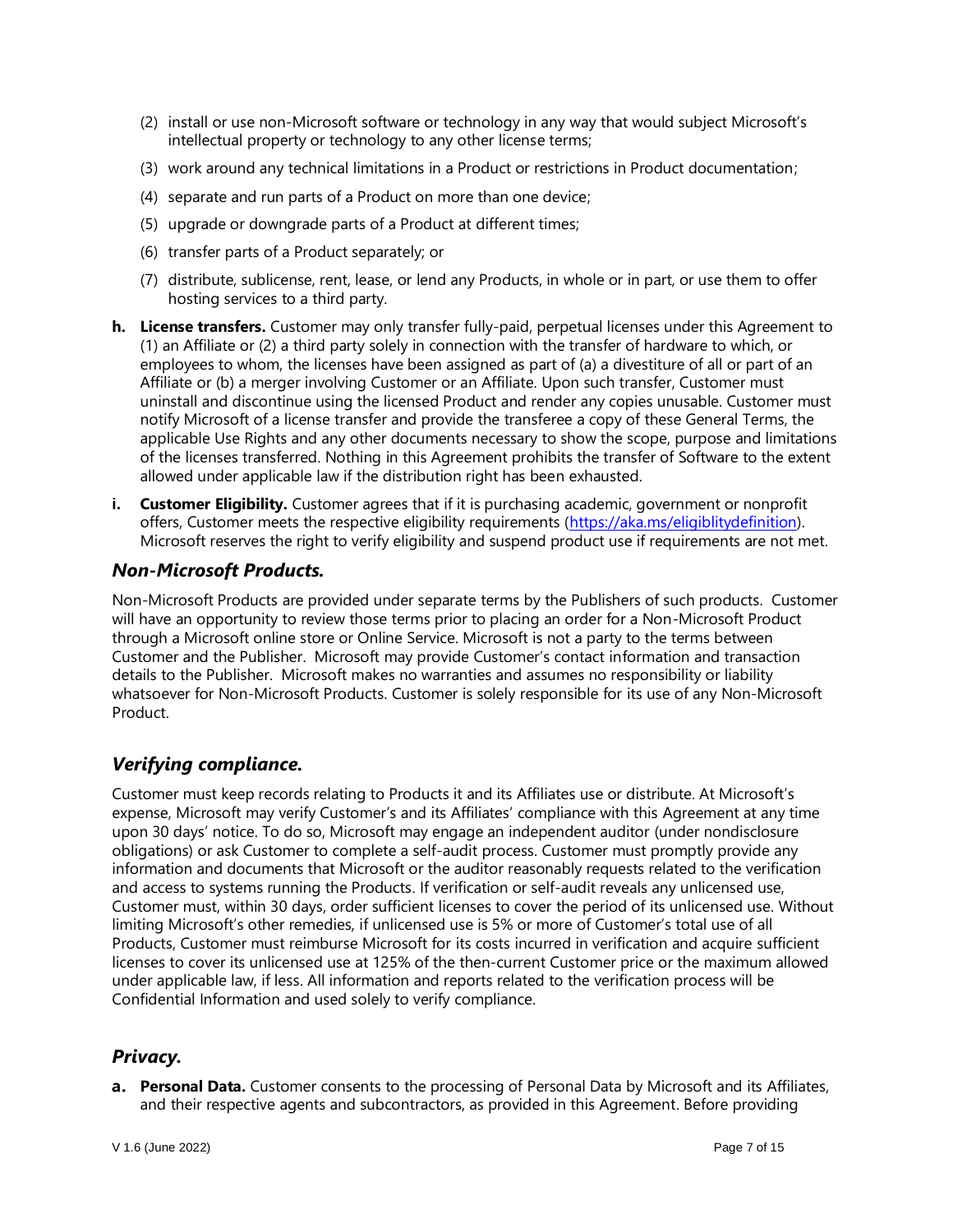Personal Data to Microsoft, Customer will obtain all required consents from third parties (including Customer's contacts, Partners, distributors, administrators, and employees) under applicable privacy and data protection laws.

**b.** Location of Personal Data. To the extent permitted by applicable law, Personal Data collected under this Agreement may be transferred, stored and processed in the United States or any other country in which Microsoft or its Affiliates, or their respective agents and subcontractors, maintain facilities. Microsoft will abide by the requirements of European Economic Area and Swiss data protection law regarding the collection, use, transfer, retention, and other processing of Personal Data from the European Economic Area and Switzerland.

# *Confidentiality.*

- **a. Confidential Information.** "Confidential Information" is non-public information that is designated "confidential" or that a reasonable person should understand is confidential, including, but not limited to, Customer Data, the terms of this Agreement, and Customer's account authentication credentials. Confidential Information does not include information that (1) becomes publicly available without a breach of a confidentiality obligation; (2) the receiving party received lawfully from another source without a confidentiality obligation; (3) is independently developed; or (4) is a comment or suggestion volunteered about the other party's business, products or services.
- **b. Protection of Confidential Information.** Each party will take reasonable steps to protect the other's Confidential Information and will use the other party's Confidential Information only for purposes of the parties' business relationship. Neither party will disclose Confidential Information to third parties, except to its Representatives, and then only on a need-to-know basis under nondisclosure obligations at least as protective as this Agreement. Each party remains responsible for the use of Confidential Information by its Representatives and, in the event of discovery of any unauthorized use or disclosure, must promptly notify the other party. The Online Services Terms may provide additional terms regarding the disclosure and use of Customer Data.
- **c. Disclosure required by law.** A party may disclose the other's Confidential Information if required by law, but only after it notifies the other party (if legally permissible) to enable the other party to seek a protective order.
- **d. Residual information.** Neither party is required to restrict work assignments of its Representatives who have had access to Confidential Information. Each party agrees that the use of information retained in Representatives' unaided memories in the development or deployment of the parties' respective products or services does not create liability under this Agreement or trade secret law, and each party agrees to limit what it discloses to the other accordingly.
- **e. Duration of Confidentiality obligation.** These obligations apply (1) for Customer Data, until it is deleted from the Online Services; and (2) for all other Confidential Information, for a period of five years after a party receives the Confidential Information.

# *Product warranties.*

- **a. Limited warranties and remedies.**
	- **(1) Online Services.** Microsoft warrants that each Online Service will perform in accordance with the applicable SLA during Customer's use. Customer's remedies for breach of this warranty are described in the SLA.
	- **(2) Software.** Microsoft warrants that the Software version that is current at the time will perform substantially as described in the applicable Product documentation for one year from the date Customer acquires a license for that version. If it does not, and Customer notifies Microsoft within the warranty term, Microsoft will, at its option, (a) return the price Customer paid for the Software license or (b) repair or replace the Software.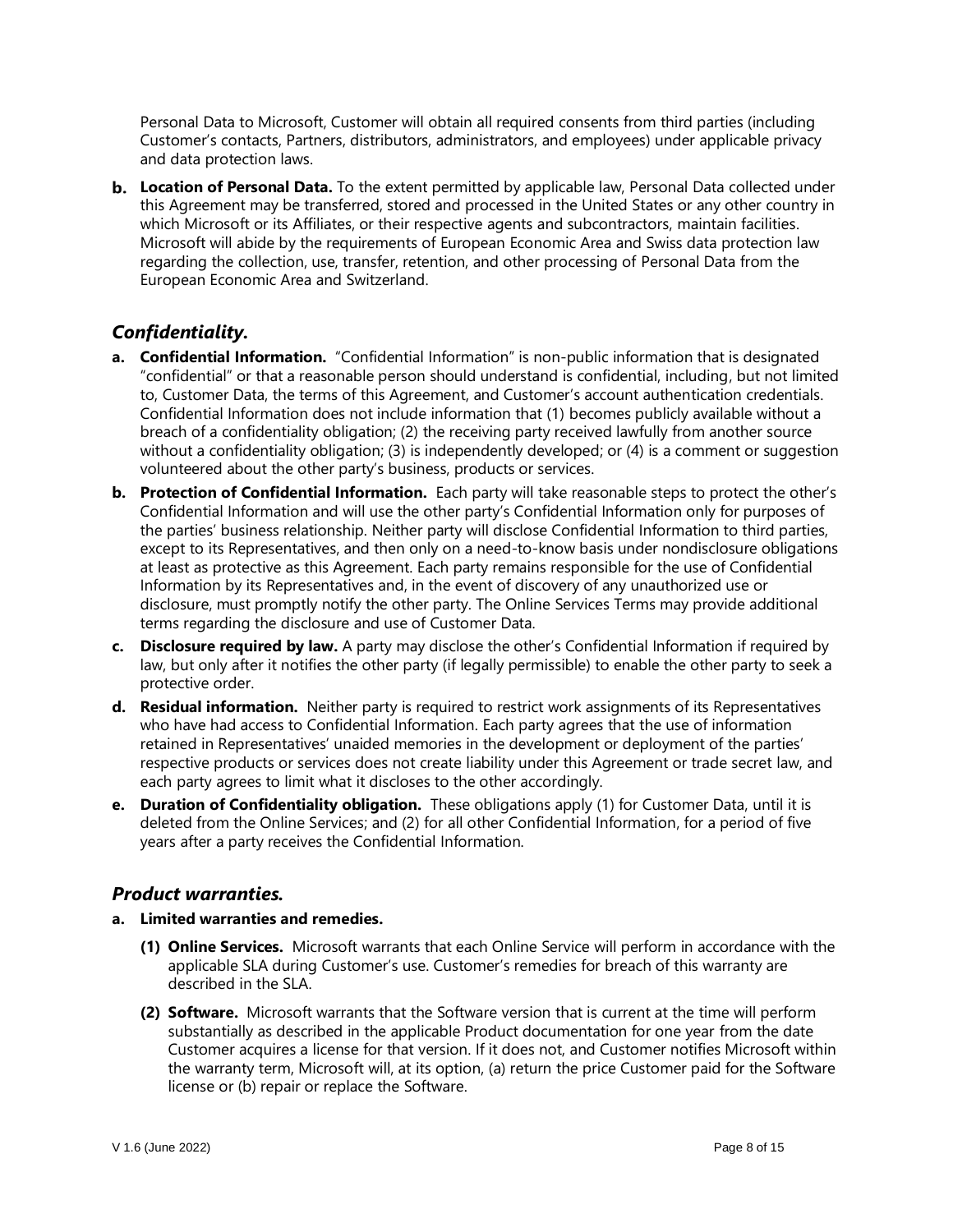The remedies above are Customer's sole remedies for breach of the warranties in this section. Customer waives any warranty claims not made during the warranty period.

- **b. Exclusions.** The warranties in this Agreement do not apply to problems caused by accident, abuse, or use inconsistent with this Agreement, including failure to meet minimum system requirements. These warranties do not apply to free, trial, preview, or prerelease products, or to components of Products that Customer is permitted to redistribute.
- **c. Disclaimer. Except for the limited warranties above and subject to applicable law, Microsoft provides no other warranties or conditions for Products and disclaims any other express, implied or statutory warranties for Products, including warranties of quality, title, noninfringement, merchantability, and fitness for a particular purpose.**

# *Defense of third-party claims.*

The parties will defend each other against the third-party claims described in this section and will pay the amount of any resulting adverse final judgment or approved settlement, but only if the defending party is promptly notified in writing of the claim and has the right to control the defense and any settlement of it. The party being defended must provide the defending party with all requested assistance, information, and authority. The defending party will reimburse the other party for reasonable out-of-pocket expenses it incurs in providing assistance. This section describes the parties' sole remedies and entire liability for such claims.

- **a. By Microsoft.** Microsoft will defend Customer against any third-party claim to the extent it alleges that a Product made available by Microsoft for a fee and used within the scope of the license granted under this Agreement (unmodified from the form provided by Microsoft and not combined with anything else), misappropriates a trade secret or directly infringes a patent, copyright, trademark, or other proprietary right of a third party. If Microsoft is unable to resolve a claim of misappropriation or infringement, it may, at its option, either (1) modify or replace the Product with a functional equivalent or (2) terminate Customer's license and refund any license fees (less depreciation for perpetual licenses), including amounts paid in advance for unused consumption for any usage period after the termination date. Microsoft will not be liable for any claims or damages due to Customer's continued use of a Product after being notified to stop due to a third-party claim.
- **b.** By Customer. To the extent permitted by applicable law, Customer will defend Microsoft and its Affiliates against any third-party claim to the extent it alleges that: (1) any Customer Data or Non-Microsoft Product hosted in an Online Service by Microsoft on Customer's behalf misappropriates a trade secret or directly infringes a patent, copyright, trademark, or other proprietary right of a third party; or (2) Customer's use of any Product, alone or in combination with anything else, violates the law or harms a third party.

# *Limitation of liability.*

For each Product, each party's maximum, aggregate liability to the other under this Agreement is limited to direct damages finally awarded in an amount not to exceed the amounts Customer was required to pay for the Products during the term of the applicable licenses, subject to the following:

- **a. Subscriptions.** For Products ordered on a subscription basis, Microsoft's maximum liability to Customer for any incident giving rise to a claim will not exceed the amount Customer paid for the Product during the 12 months before the incident.
- **b. Free Products and distributable code.** For Products provided free of charge and code that Customer is authorized to redistribute to third parties without separate payment to Microsoft, Microsoft's liability is limited to direct damages finally awarded up to US\$5,000.
- **c. Exclusions.** In no event will either party be liable for loss of revenue or loss of anticipated savings (in either case whether direct or indirect), indirect, incidental, special, punitive, or consequential damages,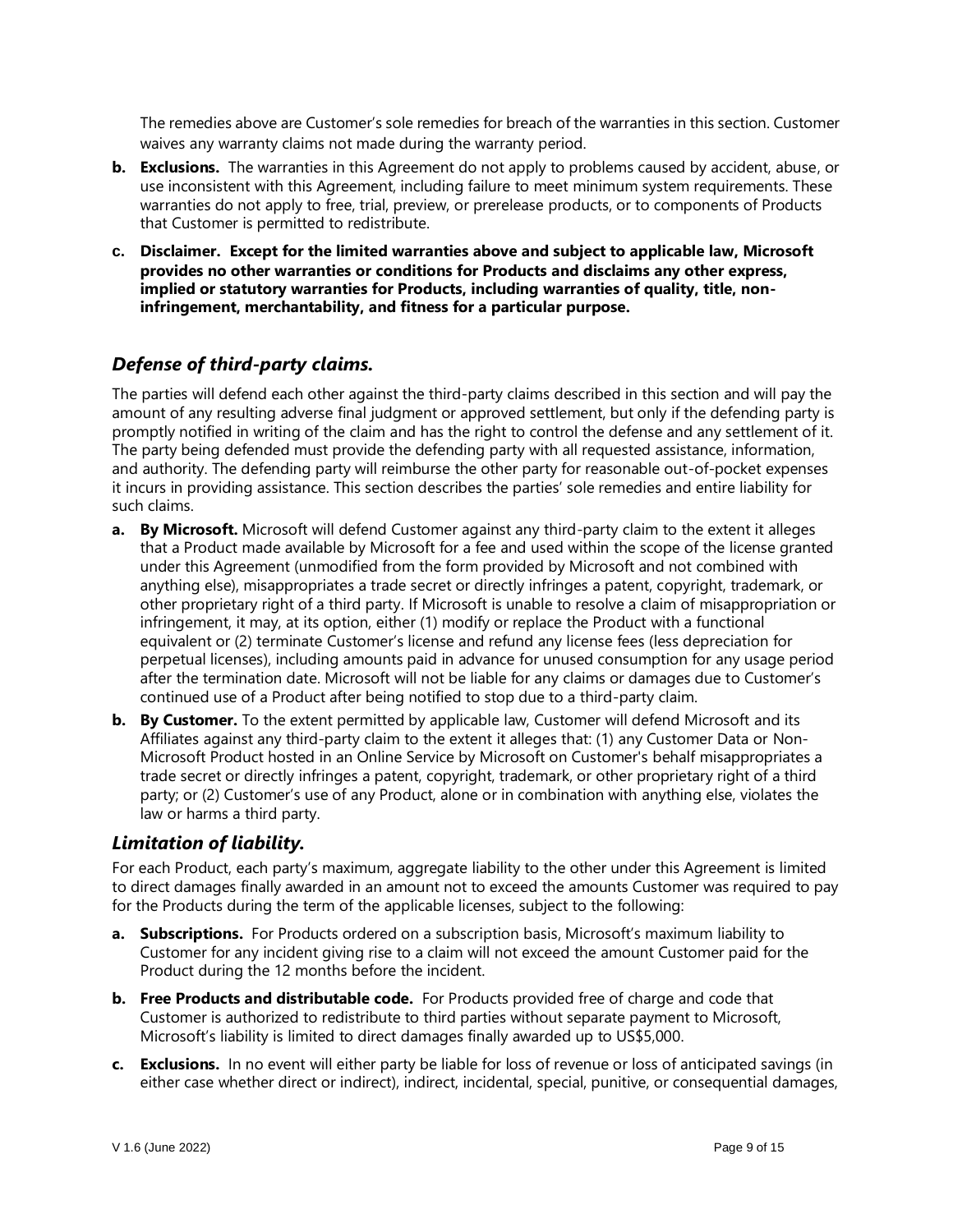loss of use, loss of business information, or interruption of business, however caused or on any theory of liability.

**d. Exceptions.** No limitation or exclusions will apply to liability arising out of either party's (1) confidentiality obligations (except for liability related to Customer Data, which will remain subject to the limitations and exclusions above); (2) defense obligations; or (3) violation of the other party's intellectual property rights.

**Liability for death or personal injury.** In any case where the law of England and Wales applies per the terms of the Agreement or the determination of a court, nothing in this Agreement shall exclude liability for death or personal injury caused by negligence or liability for fraudulent misrepresentation

# *Partners.*

- **Selecting a Partner.** Customer may authorize a Partner to place orders on Customer's behalf and manage Customer's purchases by associating the Partner with its account. If the Partner's distribution right is terminated, Customer must select an authorized replacement Partner or purchase directly from Microsoft. Partners and other third parties are not agents of Microsoft and are not authorized to enter into any agreement with Customer on behalf of Microsoft.
- **Partner Administrator privileges and access to Customer Data.** If Customer purchases Online Services from a Partner or chooses to provide a Partner with administrator privileges, that Partner will be the primary administrator of the Online Services and will have administrative privileges and access to Customer Data and Administrator Data. Customer consents to Microsoft and its Affiliates providing the Partner with Customer Data and Administrator Data for purposes of provisioning, administering and supporting (as applicable) the Online Services. Partner may process such data according to the terms of Partner's agreement with Customer, and its privacy commitments may differ from Microsoft's. Customer appoints Partner as its agent for purposes of providing and receiving notices and other communications to and from Microsoft. Customer may terminate the Partner's administrative privileges at any time.
- **Support and Professional Services.** Customer's Partner will provide details on support services available for Products purchased under this agreement. Support services may be performed by Partner or its designee, which in some cases may be Microsoft. If Customer purchases Professional Services under this agreement, the performance of those Professional Services will be subject to the terms and conditions in the Use Rights.

# *Pricing and payment.*

If Customer orders from a Partner, the Partner will set Customer's pricing and payment terms for that order, and Customer will pay the amount due to the Partner. Pricing and payment terms related to orders placed by Customer directly with Microsoft are set by Microsoft, and Customer will pay the amount due as described in this section.

- **a.** Payment method. Customer must provide a payment method or, if eligible, choose to be invoiced for purchases made on its account. By providing Microsoft with a payment method, Customer (1) consents to Microsoft's use of account information regarding the selected payment method provided by the issuing bank or applicable payment network; (2) represents that it is authorized to use that payment method and that any payment information it provides is true and accurate; (3) represents that the payment method was established and is used primarily for commercial purposes and not for personal, family or household use; and (4) authorizes Microsoft to charge Customer using that payment method for orders under this Agreement.
- **b.** Invoices. Microsoft may invoice eligible Customers. Customer's ability to elect payment by invoice is subject to Microsoft's approval of Customer's financial condition. Customer authorizes Microsoft to obtain information about Customer's financial condition, which may include credit reports, to assess Customer's eligibility for invoicing. Unless the Customer's financial statements are publicly available, Customer may be required to provide their balance sheet, profit and loss and cash flow statements to Microsoft. Customer may be required to provide security in a form acceptable to Microsoft to be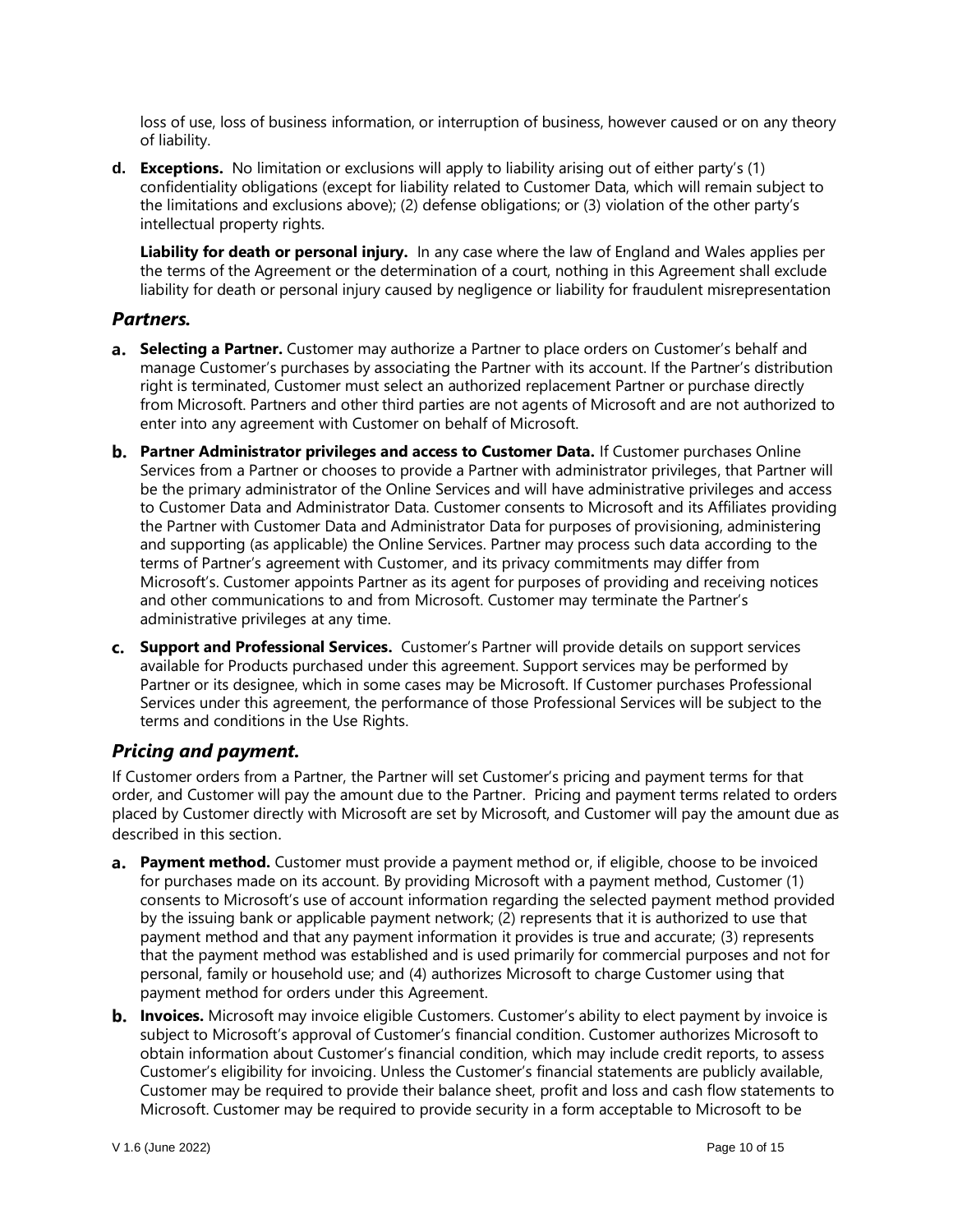eligible for invoicing. Microsoft may withdraw Customer's eligibility at any time and for any reason. Customer must promptly notify Microsoft of any changes in its company name or location and of any significant changes in the ownership, structure, or operational activities of the organization.

- **Invoice Payment terms.** Each invoice will identify the amounts payable by Customer to Microsoft for the period corresponding to the invoice. Customer will pay all amounts due within thirty (30) calendar days following the invoice date.
- **d.** Late Payment. Microsoft may, at its option, assess a late fee on any payments to Microsoft that are more than fifteen (15) calendar days past due at a rate of two percent (2%) of the total amount payable, calculated and payable monthly, or the highest amount allowed by law, if less.
- **Cancellation fee.** If a subscription permits early termination and Customer cancels the subscription before the end of the subscription or billing period, Customer may be charged a cancellation fee.
- **Recurring Payments.** For subscriptions that renew automatically, Customer authorizes Microsoft to charge Customer's payment method periodically for each subscription or billing period until the subscription is terminated. By authorizing recurring payments, Customer authorizes Microsoft to process such payments as either electronic debits or fund transfers, or as electronic drafts from the designated bank account (in the case of Automated Clearing House or similar debits), as charges to the designated card account (in the case of credit card or similar payments) (collectively, "Electronic Payments"). If any payment is returned unpaid or if any credit card or similar transaction is rejected or denied, Microsoft or its service providers reserve the right to collect any applicable return item, rejection or insufficient funds fee to the maximum extent permitted by applicable law and to process any such fees as an Electronic Payment or to invoice Customer for the amount due.
- **Taxes.** Microsoft prices exclude applicable taxes unless identified as tax inclusive. If any amounts are to be paid to Microsoft, Customer shall also pay any applicable value added, goods and services, sales, gross receipts, or other transaction taxes, fees, charges, or surcharges, or any regulatory cost recovery surcharges or similar amounts that are owed under this Agreement and that Microsoft is permitted to collect from Customer. Customer shall be responsible for any applicable stamp taxes and for all other taxes that it is legally obligated to pay including any taxes that arise on the distribution or provision of Products by Customer to its Affiliates. Microsoft shall be responsible for all taxes based upon its net income, gross receipts taxes imposed in lieu of taxes on income or profits, and taxes on its property ownership.

If any taxes are required to be withheld on payments invoiced by Microsoft, Customer may deduct such taxes from the amount owed and pay them to the appropriate taxing authority, but only if Customer promptly provides Microsoft an official receipt for those withholdings and other documents reasonably requested to allow Microsoft to claim a foreign tax credit or refund. Customer will ensure that any taxes withheld are minimized to the extent possible under applicable law.

### *Term and termination.*

- **a. Term.** This Agreement is effective until terminated by a party, as described below.
- **b. Termination without cause.** Either party may terminate this Agreement without cause on 60 days' notice. Termination without cause will not affect Customer's perpetual licenses, and licenses granted on a subscription basis will continue for the duration of the subscription period(s), subject to the terms of this Agreement.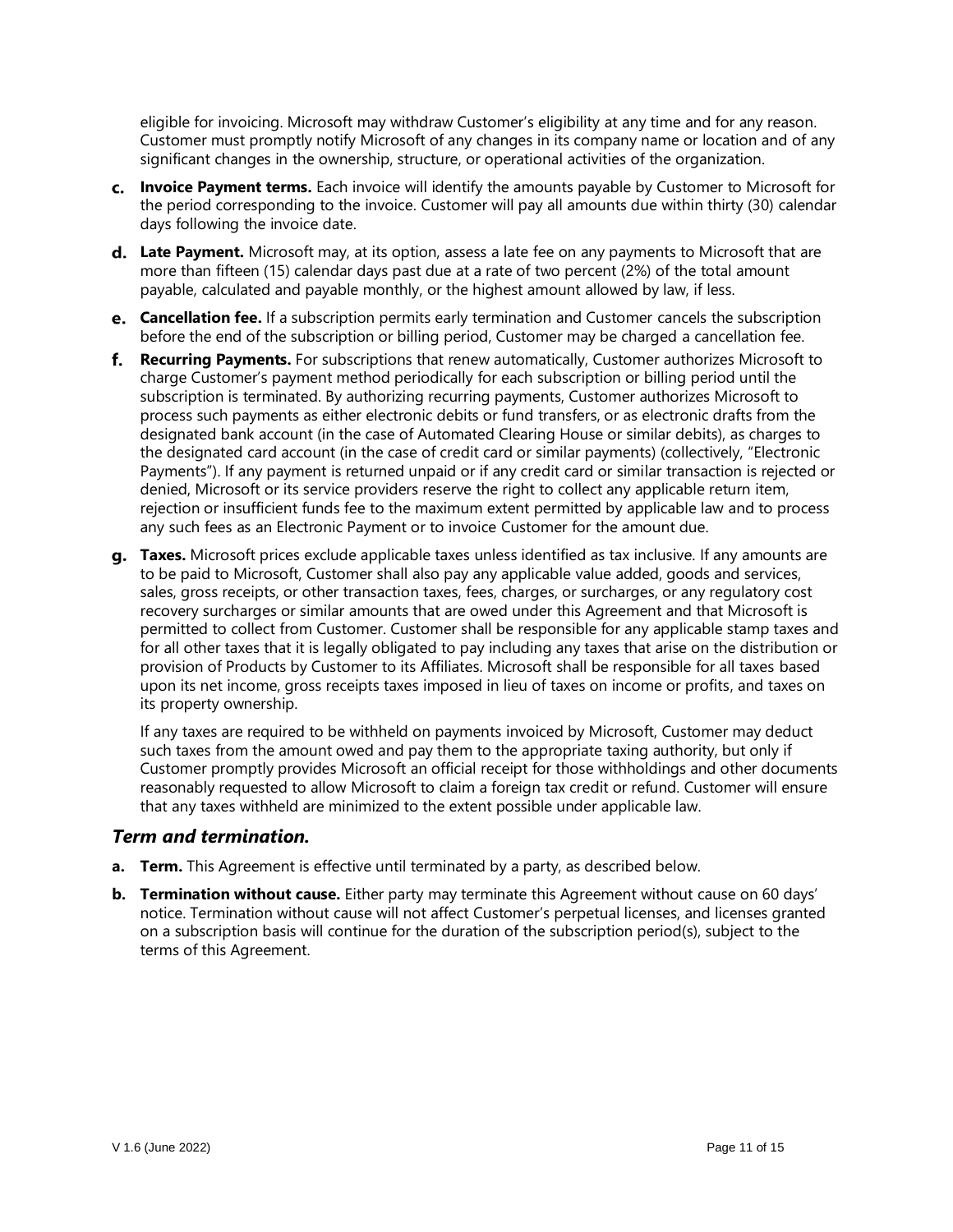- **c. Termination for cause.** Without limiting other remedies it may have, either party may terminate this Agreement on 30 days' notice for material breach if the other party fails to cure the breach within the 30-day notice period. Upon such termination, the following will apply:
	- (1) All licenses granted under this Agreement will terminate immediately except for fully-paid, perpetual licenses.
	- (2) All amounts due under any unpaid invoices shall become due and payable immediately. For metered Products billed periodically based on usage, Customer must immediately pay for unpaid usage as of the termination date.
	- (3) If Microsoft is in breach, Customer will receive a credit for any subscription fees, including amounts paid in advance for unused consumption for any usage period after the termination date.
- **d. Suspension.** Microsoft may suspend use of an Online Service without terminating this Agreement during any period of material breach. Microsoft will give Customer notice before suspending an Online Service when reasonable.
- **e. Termination for regulatory reasons.** Microsoft may modify, discontinue, or terminate a Product in any country or jurisdiction where there is any current or future government regulation, obligation, or other requirement, that (1) is not generally applicable to businesses operating there; (2) presents a hardship for Microsoft to continue offering the Product without modification; or (3) causes Microsoft to believe these terms or the Product may conflict with any such regulation, obligation, or requirement. If Microsoft terminates a subscription for regulatory reasons, Customer will receive, as its sole remedy, a credit for any subscription fees, including amounts paid in advance for unused consumption for any usage period after the termination date.

### *Miscellaneous.*

- **a. Independent contractors.** The parties are independent contractors. Customer and Microsoft each may develop products independently without using the other's Confidential Information.
- **b. Agreement not exclusive.** Customer is free to enter into agreements to license, use, and promote the products and services of others.
- **c. Amendments.** Microsoft may modify this Agreement from time to time. Changes to the Use Rights will apply as provided in this Agreement. Changes to other terms will not apply until Customer accepts them. Microsoft may require Customer to accept revised or additional terms before processing a new order. Any additional or conflicting terms and conditions contained in a purchase order or otherwise presented by Customer are expressly rejected and will not apply.
- **d. Assignment.** Either party may assign this Agreement to an Affiliate, but it must notify the other party in writing of the assignment. Customer consents to the assignment to an Affiliate or third party, without prior notice, of any rights Microsoft may have under this Agreement to receive payment and enforce Customer's payment obligations, and all assignees may further assign such rights without further consent. Any other proposed assignment of this Agreement must be approved by the nonassigning party in writing. Assignment will not relieve the assigning party of its obligations under the assigned Agreement. Any attempted assignment without required approval will be void.
- **e. U.S. export.** Products are subject to U.S. export jurisdiction. Customer must comply with all applicable international and national laws, including the U.S. Export Administration Regulations, the International Traffic in Arms Regulations, and end-user, end use and destination restrictions by U.S. and other governments related to Microsoft products, services, and technologies.
- **f. Severability.** If any part of this Agreement is held to be unenforceable, the rest of the Agreement will remain in full force and effect.
- **g. Waiver.** Failure to enforce any provision of this Agreement will not constitute a waiver. Any waiver must be in writing and signed by the waiving party.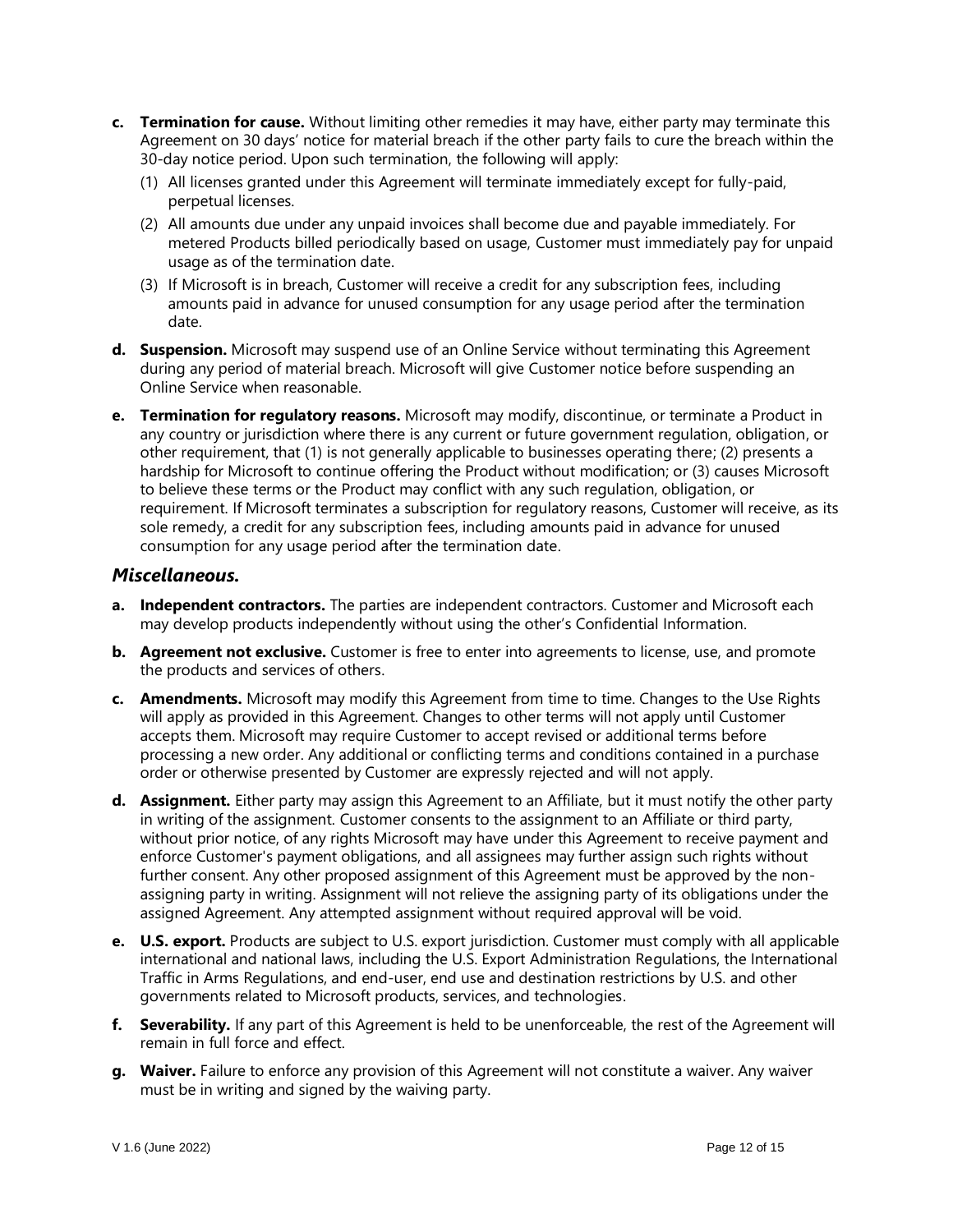- **h. No third-party beneficiaries.** This Agreement does not create any third-party beneficiary rights except as expressly provided by its terms.
- **i. Survival.** All provisions survive termination of this Agreement except those requiring performance only during the term of the Agreement.
- **j.** Notices. Notices must be in writing and will be treated as delivered on the date received at the address, date shown on the return receipt, email transmission date, or date on the courier or fax confirmation of delivery. Notices to Microsoft must be sent to the following address:

Microsoft Ireland Operations Limited One Microsoft Place South County Business Park Leopardstown Dublin 18, Ireland

Notices to Customer will be sent to the individual at the address Customer identifies on its account as its contact for notices. Microsoft may send notices and other information to Customer by email or other electronic form.

- **k. Applicable law.** This Agreement will be governed by and construed in accordance with the laws of Ireland. The 1980 United Nations Convention on Contracts for the International Sale of Goods and its related instruments will not apply to this Agreement.
- **l. Dispute resolution.** When bringing any action arising under this Agreement, the parties agree to the following exclusive venues:
	- **(1)** If Microsoft brings the action, the venue will be where Customer has its headquarters.
	- **(2)** If Customer brings the action against Microsoft or any Microsoft Affiliate located outside of Europe, the venue will be the state or federal courts in King County, State of Washington, USA.
	- **(3)** If Customer brings the action against Microsoft or any Microsoft Affiliate located in Europe, and not also against Microsoft or a Microsoft Affiliate located outside of Europe, the venue will be the Republic of Ireland.

The parties consent to personal jurisdiction in the agreed venue. This choice of venue does not prevent either party from seeking injunctive relief in any jurisdiction with respect to a violation of intellectual property rights or confidentiality obligations.

- **m. Order of precedence.** These General Terms will take precedence over any conflicting terms in other documents that are part of this Agreement that are not expressly resolved in those documents, except that conflicting terms in the Use Rights take precedence over these General Terms as to the applicable Products. Terms in the Online Services Terms take precedence over conflicting terms in the Product Terms. Terms in an amendment control over the amended document and any prior amendments concerning the same subject matter.
- **n. Microsoft Affiliates and contractors.** Microsoft may perform its obligations under this Agreement through its Affiliates and use contractors to provide certain services. Microsoft remains responsible for their performance.
- **o. Government procurement rules.** By accepting this agreement, Customer represents and warrants that (i) it has complied and will comply with all applicable government procurement laws and regulations; (ii) it is authorized to enter into this Agreement; and (iii) this Agreement satisfies all applicable procurement requirements.

# *Definitions.*

"Administrator Data" means the information provided to Microsoft or its Affiliates during sign-up, purchase, or administration of Products.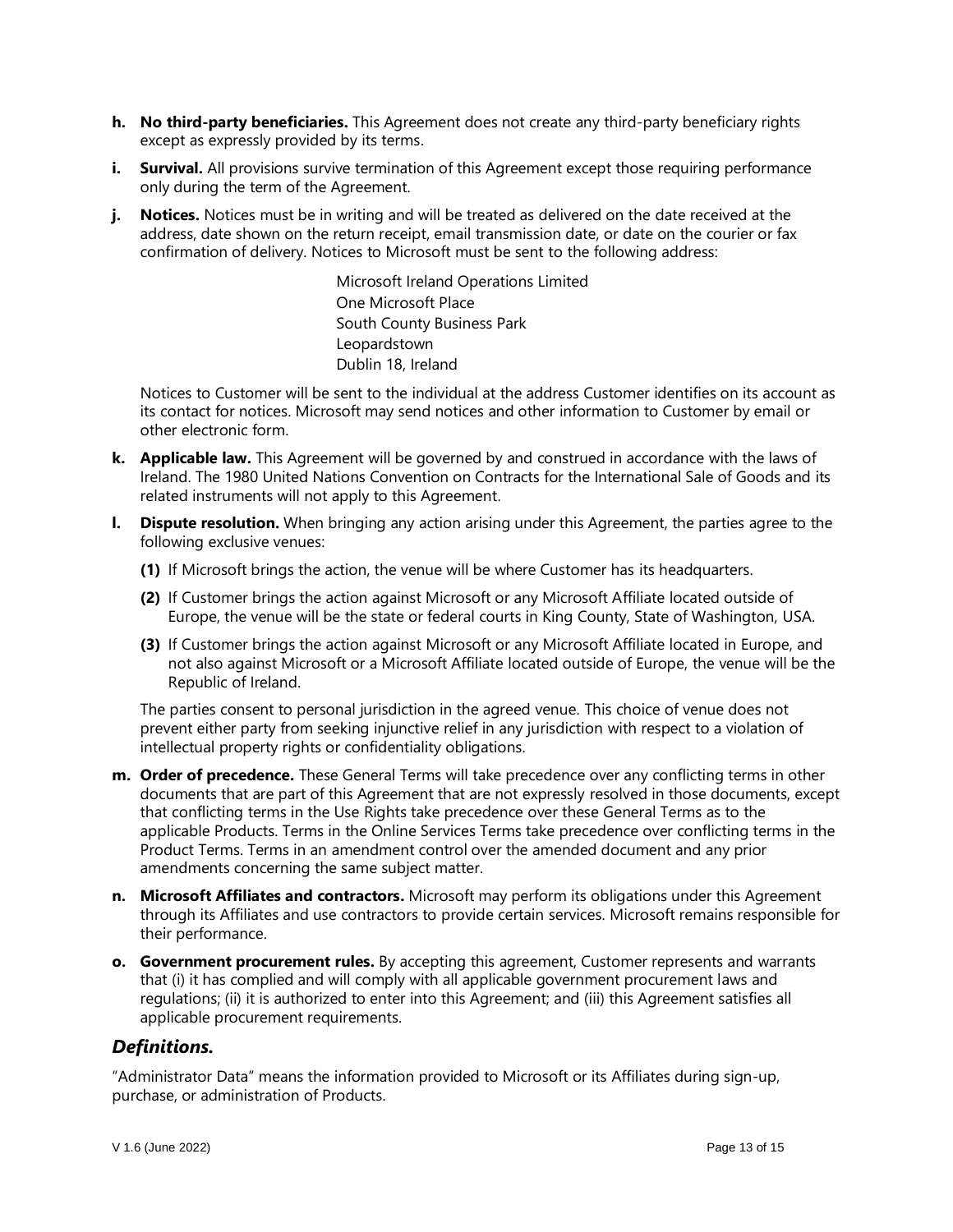"Affiliate" means any legal entity that controls, is controlled by, or is under common control with a party. "Control" means ownership of more than a 50% interest of voting securities in an entity or the power to direct the management and policies of an entity.

"Confidential Information" is defined in the "Confidentiality" section.

"Customer" means the entity identified as such on the account associated with this Agreement.

"Customer Data" means all data, including all text, sound, software, image or video files that are provided to Microsoft or its Affiliates by, or on behalf of, Customer and its Affiliates through use of Online Services.

"End User" means any person Customer permits to use a Product or access Customer Data.

"Licensing Site" means <http://www.microsoft.com/licensing/contracts> or a successor site.

"Microsoft" means Microsoft Ireland Operations Limited.

"Non-Microsoft Product" means any third-party-branded software, data, service, website or product, unless incorporated by Microsoft in a Product.

"Online Services" means Microsoft-hosted services to which Customer subscribes under this Agreement. It does not include software and services provided under separate license terms.

"Online Services Terms" means the additional terms that apply to Customer's use of Online Services published on the Licensing Site and updated from time to time.

"Partner" means a company Microsoft has authorized to distribute Products to Customer.

"Personal Data" means any information relating to an identified or identifiable natural person.

"Product" means all Software and Online Services identified in the Product Terms that Microsoft offers under this Agreement, including previews, prerelease versions, updates, patches and bug fixes from Microsoft. Product availability may vary by region. "Product" does not include Non-Microsoft Products.

"Product Terms" means the document that provides information about Products available under this Agreement. The Product Terms document is published on the Licensing Site and is updated from time to time.

"Publisher" means a provider of a Non-Microsoft Product.

"Representatives" means a party's employees, Affiliates, contractors, advisors and consultants.

"SLA" means Service Level Agreement, which specifies the minimum service level for the Online Services and is published on the Licensing Site.

"Software" means licensed copies of Microsoft software identified in the Product Terms. Software does not include Online Services, but Software may be part of an Online Service.

"use" means to copy, download, install, run, access, display, use or otherwise interact with.

"Use Rights" means the license terms and terms of service for each Product published on the Licensing Site and updated from time to time. The Use Rights supersede the terms of any end user license agreement that accompanies a Product. License terms for all Products are published in the Product Terms. Terms of service for Online Services are published in the Online Services Terms.

# **Purchase Agreement with the "Microsoft Sales Affiliate" ( )**

Certain Products are offered by a local Microsoft Sales Affiliate that Microsoft has authorized to distribute such Products. If a Customer orders those Products directly from Microsoft, the Microsoft Sales Affiliate will be the seller. By submitting the order, Customer is deemed to have accepted the terms offered by the Microsoft Sales Affiliate named above, forming a separate agreement with such Microsoft Sales Affiliate to purchase the Products (the "Purchase Agreement"). The Purchase Agreement consists of all applicable terms of this Agreement, modified as follows: